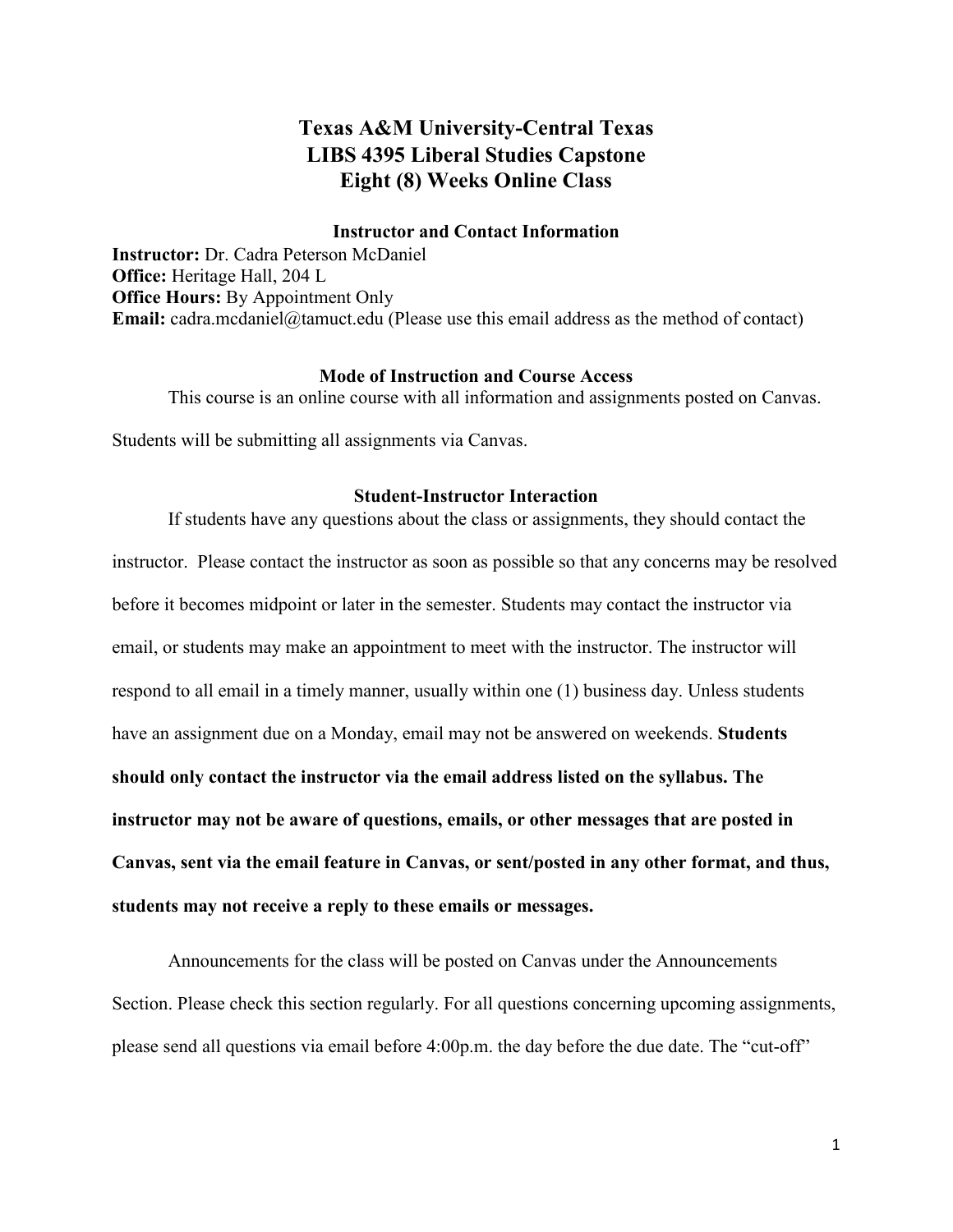time for questions allows all students an equal chance to have questions answered before the due date.

## **Emergency Warning System for Texas A&M University-Central Texas: SAFEZONE**

SafeZone provides a public safety application that gives you the ability to call for help

with the push of a button. It also provides Texas A&M University-Central Texas the ability to

communicate emergency information quickly via push notifications, email, and text messages.

All students automatically receive email and text messages via their myCT accounts.

Downloading SafeZone allows access to push notifications and enables you to connect directly

for help through the app.

You can download SafeZone from the app store and use your myCT credentials to log in.

If you would like more information, you can visit the **[SafeZone](http://www.safezoneapp.com/)** website

[www.safezoneapp.com].

To register SafeZone on your phone, please follow these 3 easy steps*:*

1. Download the SafeZone App from your phone store using the link below: [iPhone/iPad:](https://apps.apple.com/app/safezone/id533054756) [https://apps.apple.com/app/safezone/id533054756]

## [Android Phone / Tablet](https://play.google.com/store/apps/details?id=com.criticalarc.safezoneapp)

[https://play.google.com/store/apps/details?id=com.criticalarc.safezoneapp]

- 2. Launch the app and enter your myCT email address (e.g.  $\{\text{name}\}\langle\omega\text{tamuct.edu}\rangle$ )
- 3. Complete your profile and accept the terms of service

# **Course Information Course Description**

(WI) This course requires students to integrate and use fundamental concepts learned in

previous courses within the students' degree concentrations including research and analysis of

real-world phenomena and problems. Students present written reports on their research,

supplemented by appropriate internet and multimedia materials, as well as portfolios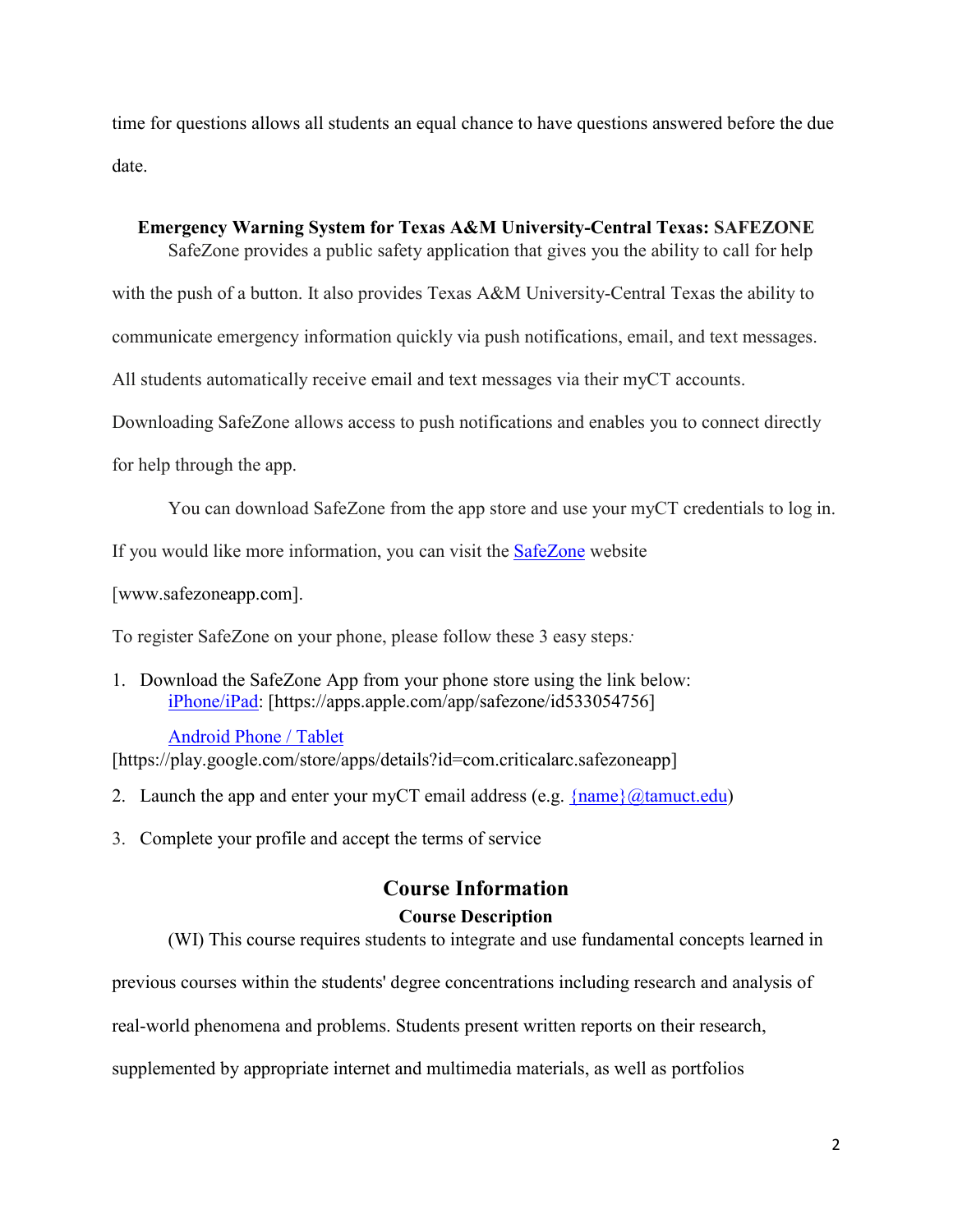documenting their research. This is a writing intensive course for Liberal Studies majors. Prerequisite(s): LIBS 3300 and senior standing.

This is a Writing Instructive (WI) course so writing will be an integral part of instruction and interactions. Writing will also be a fundamental way that students' mastery of course content is measured. WI means that students will have several opportunities to work on improving their writing skills. These opportunities are described in the assignment descriptions in the syllabus.

## **Overall Course Objective**

After successfully completing the course, students will be able to locate material needed to examine a topic from an interdisciplinary approach and to construct a research paper that effectively utilizes an interdisciplinary approach to examine a topic.

## **Student Learning Outcomes (SLOs)**

After successfully completing the course, students will be able to

1) Examine and defend the merits of studying topics from an interdisciplinary approach

2) Analyze the insights gained from exploring a topic from a discipline-specific perspective and an interdisciplinary perspective

3) Develop a well-researched final paper that includes original insights into a specific topic

#### **Required Texts**

In this course, students are completing their capstone for a Liberal Studies degree.

Students will be locating the sources needed for assignments, including papers, and students

should feel free to consult with the instructor and/or a research librarian regarding possible

sources.

## **Course Requirements**

## **Syllabus Acknowledgement Statement**

Students need to submit a Syllabus Acknowledgment Statement indicating that they have

read and understand the information in the syllabus. Students should submit the statement on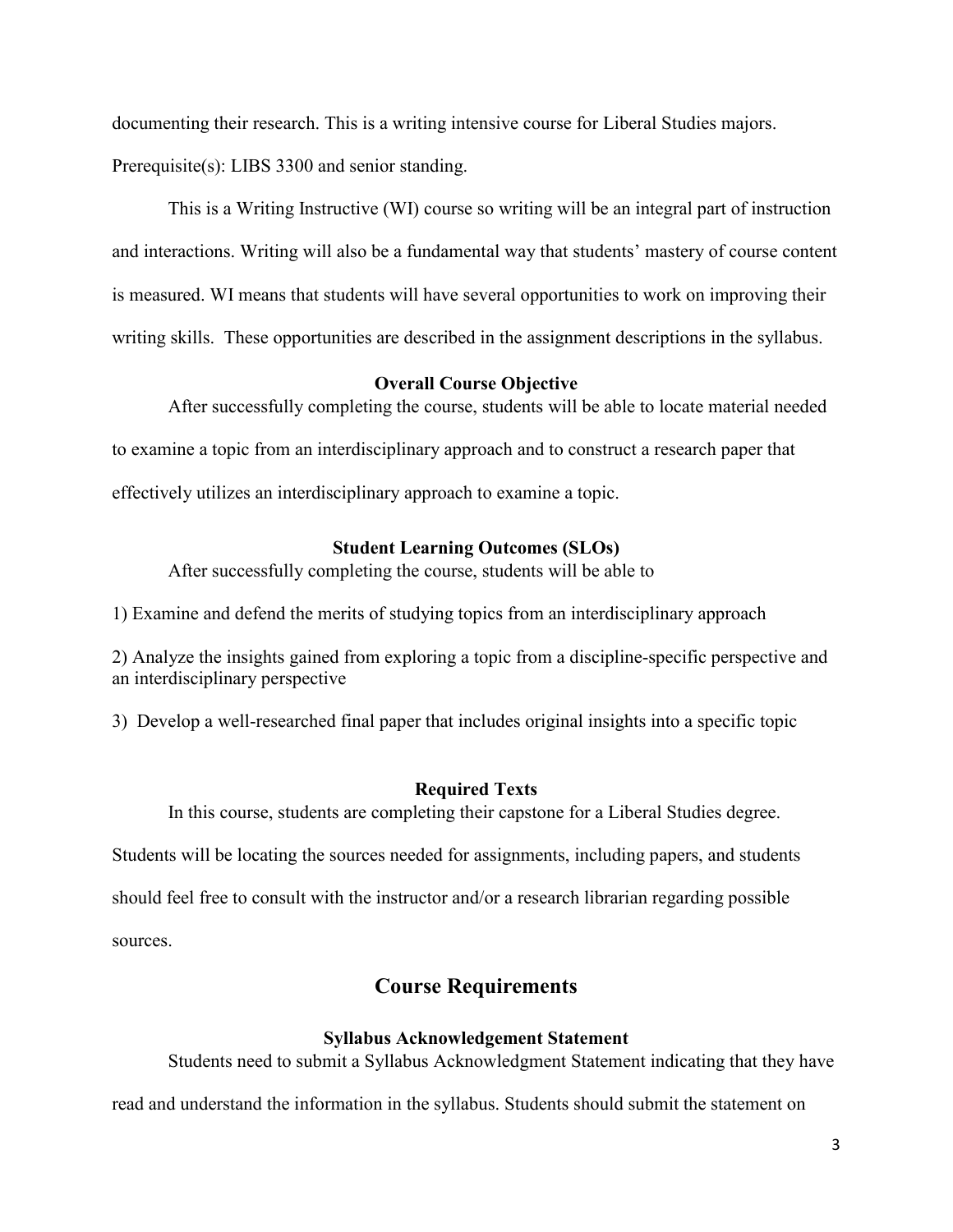Canvas. Students' acknowledgement of this statement is worth five (5) points. If students have any questions about the syllabus, they should contact the instructor as soon as possible.

#### **Importance of Writing**

Often, written materials serve as the first form of introduction to colleagues or potential employers. While this writing may be in the form of a cover letter or résumé and not a traditional classroom assignment, the writing skills developed in undergraduate courses will aid students in constructing a well-organized and clear letter or resume so that they make a positive first impression.

## **Student Introductions and Week 1 Discussion Posts**

During the first week of class, students will need to introduce themselves on the discussion board. These introductions should be two to three (2-3) sentences. In these introductions, students should include only information that relates to their scholarly interests. Students should not post personal information such as information about their families or hobbies. The instructor has introduced herself on the discussion board, and students should refer to her post as an example. Also, during Week 1, students should discuss the topics that were of most interest to them as they pursued their Bachelor of Science in Liberal Studies (BSLS) degree. This post should be at least five to seven (5-7) sentences.

## **Criteria for Student Introductions and Week 1 Discussion=12 points**

Discussion of scholarly interests and discussion of topics studied during BSLS degree=10 points

Written clearly with correct grammar and punctuation and generally free of typographical errors and misspellings=2 points

## **Additional Discussion Posts**

Throughout the semester, students will contribute to various discussion posts. The topics for each discussion post are outlined in the course schedule in the syllabus. For each discussion post, students should provide an initial post of a paragraph of five to seven (5-7) sentences that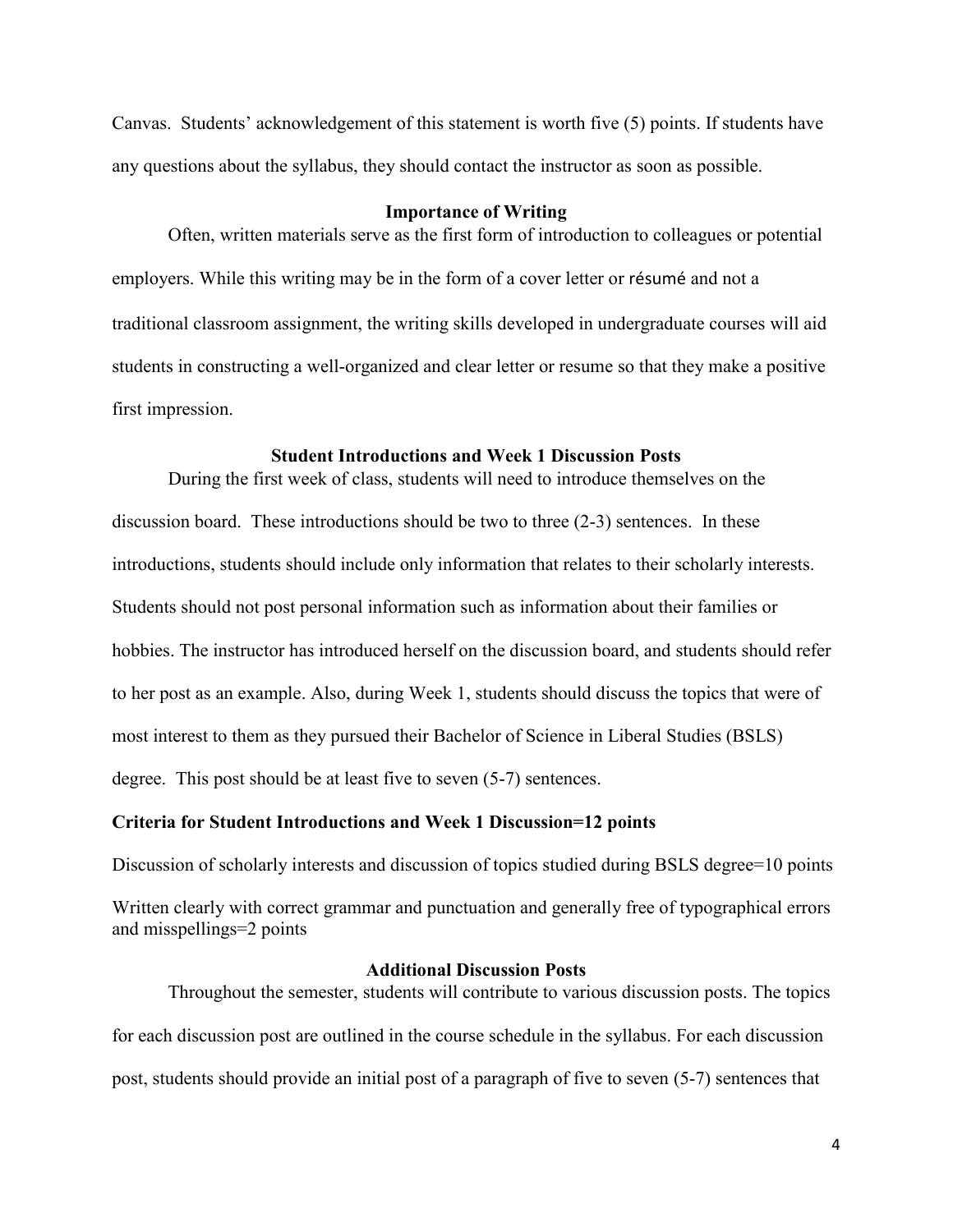addresses the specific discussion topic. Moreover, as part of these posts, students will need to ask two (2) of their classmates a question regarding their posts. Students should respond to at least one (1) of their classmates' questions.

## **Criteria for Discussion Posts=12 points each**

Initial posts that address the discussion topic= 4 points

Questions to two (2) classmates=2 points

Response to at least one (1) classmate's question=3 points

Written clearly with correct grammar and punctuation and generally free of typographical errors and misspellings=3 points

## **Article Analysis**

Midway through the semester, students will submit an article analysis that examines a topic from a discipline-specific and interdisciplinary approach. Students will use the topic that they first discussed in Week 2 as the basis for this assignment. Refer to the course schedule in the syllabus for information regarding Week 2's discussion. The analysis should involve a discussion of three (3) articles that approach the topic from a discipline-specific perspective as well as three (3) articles that approach the topic from an interdisciplinary perspective. Thus, there is a total of six (6) articles needed for this assignment. For each article, students should first note if each article is approaching the topic from a discipline-specific or an interdisciplinary approach. Then, students should outline each article's thesis or argument and then discuss one or two (1 or 2) supporting examples used by the author(s) to support the thesis. Articles should be peerreviewed publications. These publications may be accessed via JSTOR, EBSCOHost, or ProQuest on the University Library website. Peer-reviewed publications may be accessible via other publication formats; however, the instructor needs to first review articles that are located through other publication formats.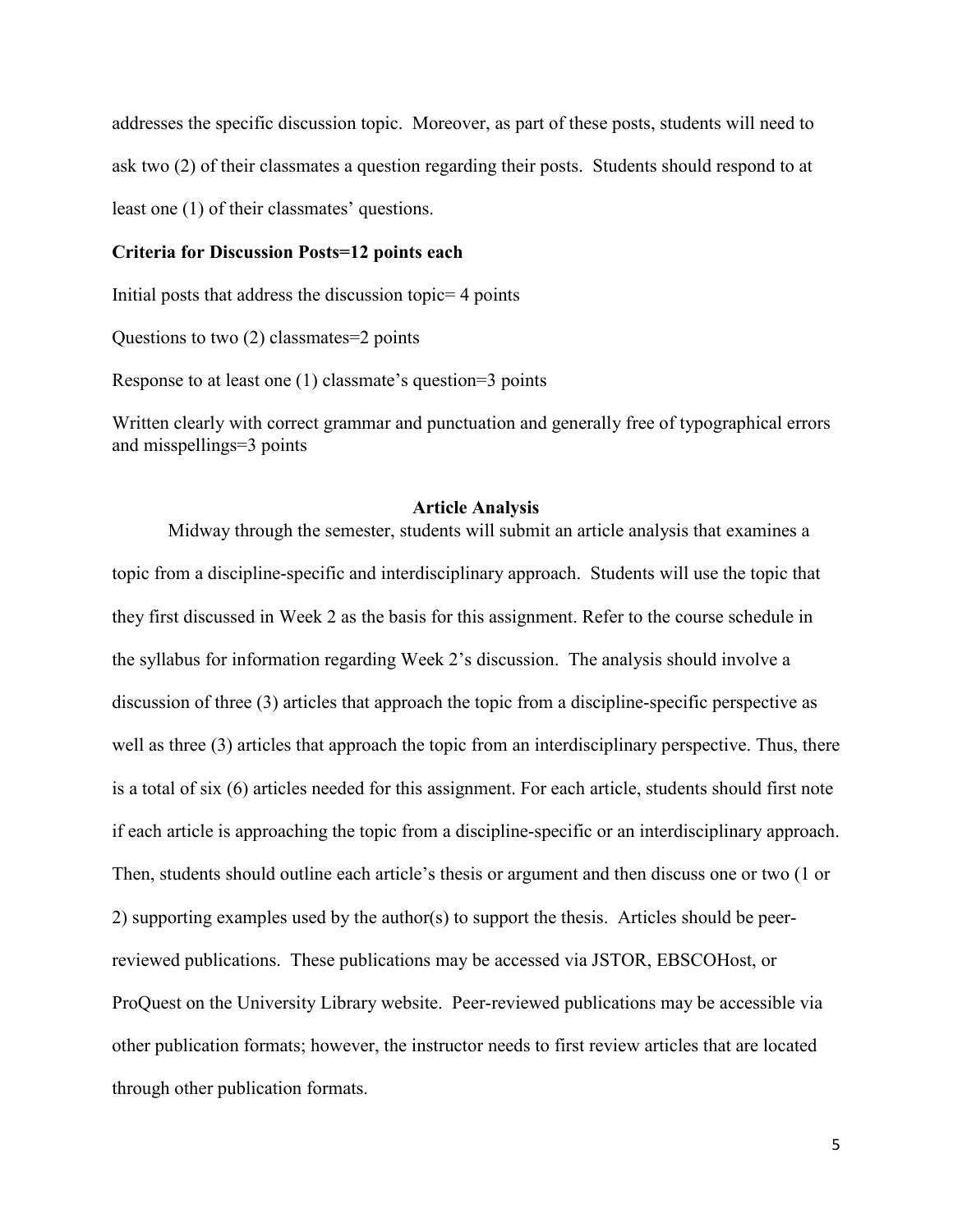If students need assistance in locating articles, they should contact the instructor or a research librarian, Lisa Hopkins 1.hopkins@tamuct.edu Dawn Harris dawnharris@tamuct.edu or Vicky Eastes veastes  $\omega$  tamuct.edu Both the instructor and the librarians can assist students in locating articles. Please note that the instructor and the librarians are available to aid students in learning how to locate sources but will not complete assignments and will not perform extensive research for students. If there are any questions about locating peer-reviewed articles outside of JSTOR, EBSCOHost, or ProQuest, or if there are questions about the assignment, the students should contact the instructor via the email address listed on the first page of the syllabus.

The article analysis, which includes all six (6) articles, should be five to six (5-6) pages with one (1) inch margins; should be doubled spaced; and should use twelve (12) point Times New Roman Font. Any material taken from these articles will need to be cited. Students will need to use citations from the citation style guide (such as MLA, APA, or Chicago) used in one of their minors in the BSLS. Links to Citation Style Guides are posted under the Files tab on Canvas. Material from the articles must be paraphrased or put in students' own words. Students should not quote material, but instead paraphrase all material. When students paraphrase the material, they must engage critically with the material, which leads to a more thorough understanding of the text.

Any maps, charts, graphs, or other images should be in an Appendix and not within the text of the analyses. Students' analyses should be in paragraph format. There should not be extensive lists of items, especially in column format, and there should not be extra space between paragraphs or anywhere in the analyses. Students should keep their analyses to the five to six (5- 6) page limit. Analyses that exceed the length limit; that are under the minimum page requirement; or that do not follow all guidelines and requirements will reduce students' grades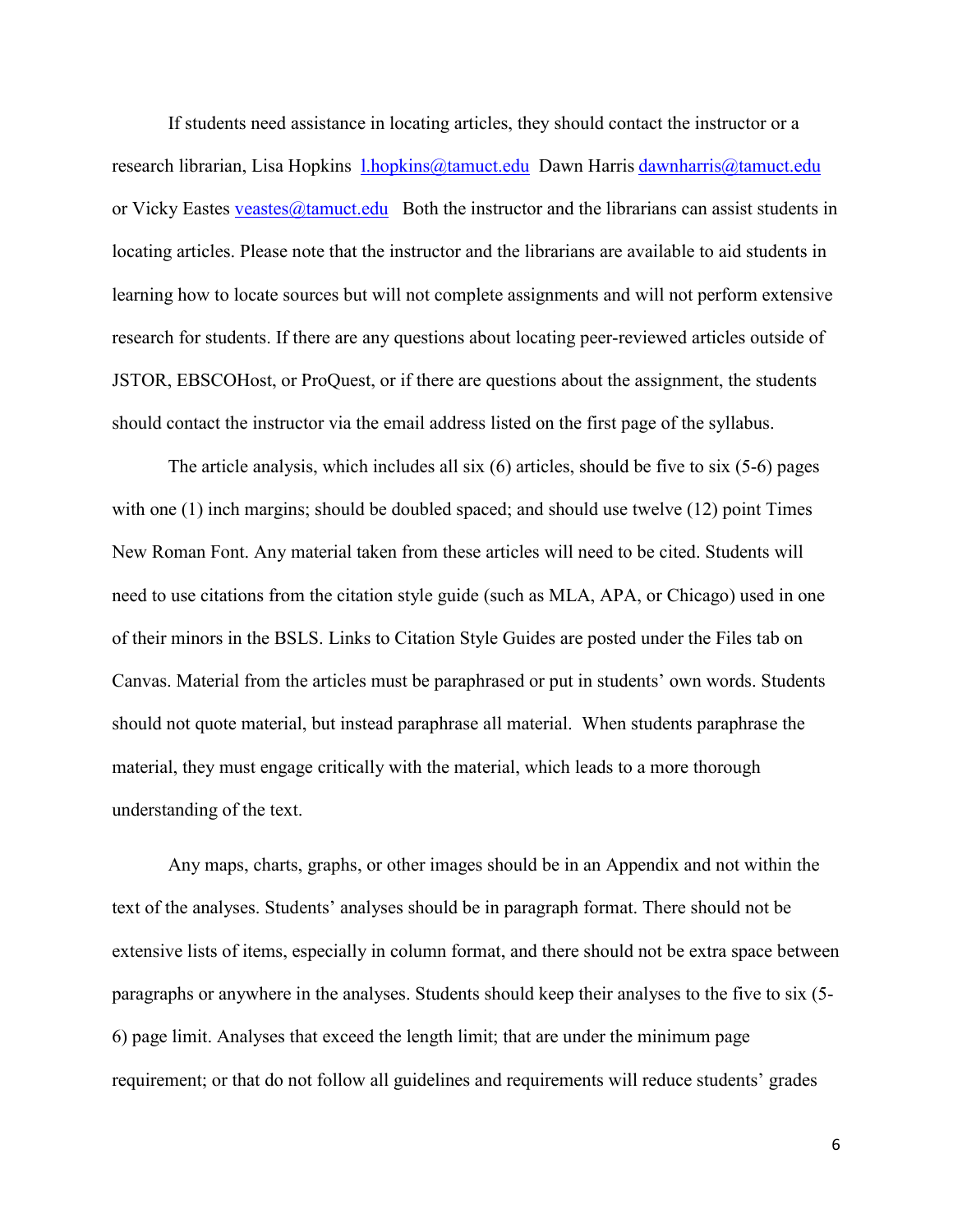by eight (8) points. Students should proofread their analyses, and analyses should be free generally of typographical errors and misspellings.

Should students have questions about the analyses, the instructor will work with students on an individual basis. Though the instructor will not read drafts of the analyses, students should feel free to ask questions about the assignment and to discuss specific aspects with the instructor.

## **Criteria for Article Analysis=50 points**

Examination of each article's discipline-specific or interdisciplinary approach=12 points Discussion of each article's thesis and supporting evidence=30 points

Written clearly with correct grammar and punctuation; be free generally of typographical errors and misspellings; correct use of a scholarly citation style=8 points

## **Research Paper**

Following the article analysis assignment, students should expand upon this assignment for their research paper. Students may use three (3) of the articles used in the article analysis assignment for the research paper. However, students need to locate at least five (5) additional articles. Students may use books for this assignment, but the books should be scholarly works. The research paper should expand upon the topic selected for the article analysis. In the research paper, students should examine the topic from an interdisciplinary perspective and include their original analysis of the topic.

If students need assistance in locating articles or books, they should contact the instructor or a research librarian, Lisa Hopkins *[l.hopkins@tamuct.edu](mailto:l.hopkins@tamuct.edu)* Dawn Harris  $dawnharris@tamuct.edu$  or Vicky Eastes veastes  $@tamuct.edu$  Both the instructor and the librarians can assist students in locating materials. Please note that the instructor and the librarians are available to aid students in learning how to locate sources but will not complete assignments and will not perform extensive research for students. If there are any questions about locating peer-reviewed articles outside of JSTOR, EBSCOHost, or ProQuest, or if there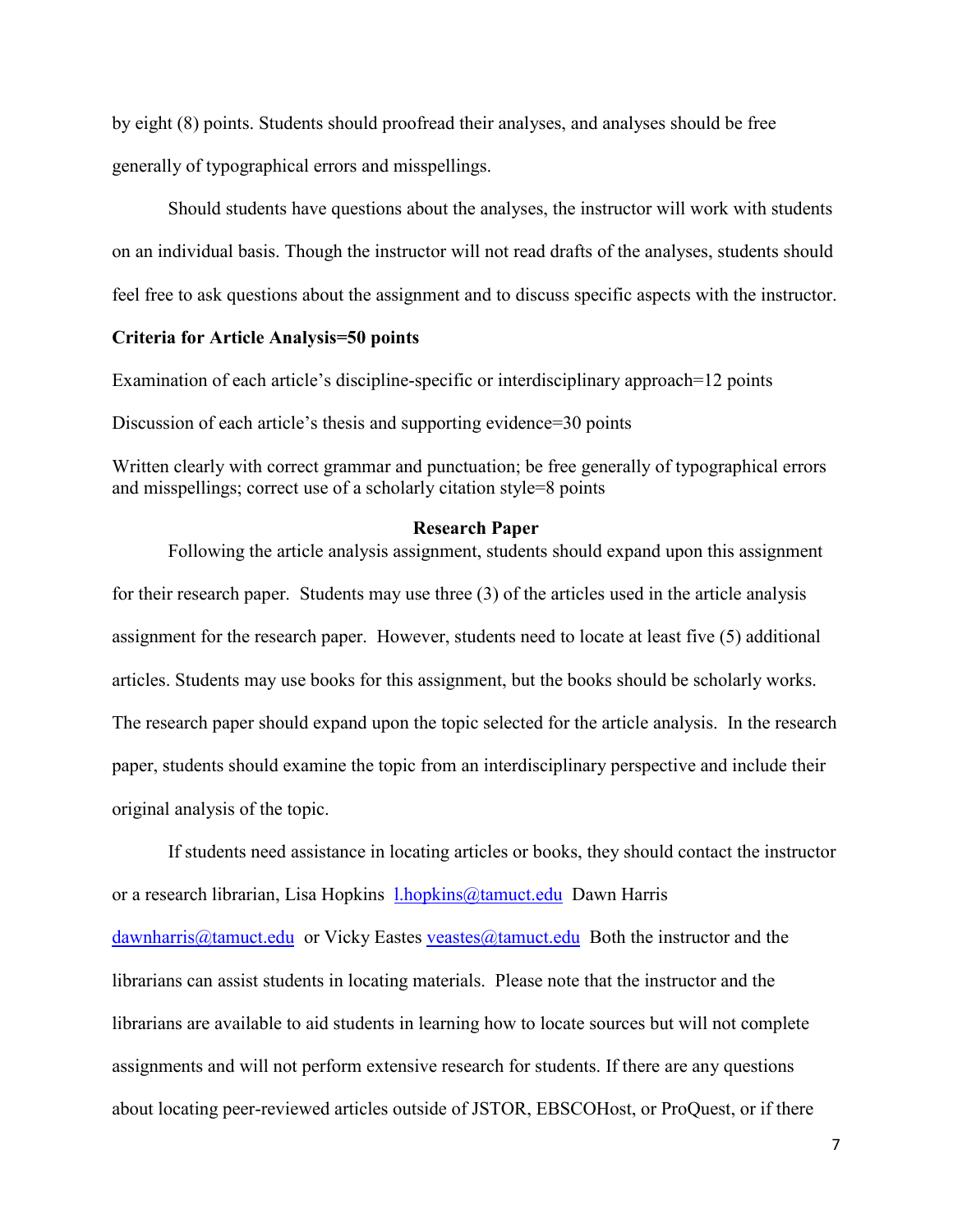are questions about the assignment, the students should contact the instructor via the email address listed on the first page of the syllabus.

 The research paper should be nine to ten (9-10) pages with one (1) inch margins; should be doubled spaced; and should use twelve (12) point Times New Roman Font. Any material taken from the books or articles will need to be cited. Students will need to use citations from the citation style guide (such as MLA, APA, or Chicago) used in one of their minors in the BSLS. Links to Citation Style Guides are posted under the Files tab on Canvas. Material from the books or articles must be paraphrased or put in students' own words. Students should not quote material, but instead paraphrase all material. When students paraphrase the material, they must engage critically with the material, which leads to a more thorough understanding of the text.

Since this is a research paper, students should not include personal stories or accounts and should refrain from using "I" or other forms of first person. Any maps, charts, graphs, or other images should be in an Appendix and not within the text of the research papers. Students' papers should be in paragraph format. There should not be extensive lists of items, especially in column format, and there should not be extra space between paragraphs or anywhere in the papers. Students should keep their papers to the nine to ten (9-10) page limit. Papers that exceed the length limit; that are under the minimum page requirement; or that do not follow all guidelines and requirements will reduce students' grades by eight (8) points. Students should proofread their papers, and papers should be free generally of typographical errors and misspellings.

Should students have any questions about the research papers, the instructor will work with students on an individual basis. Though the instructor will not read drafts of the papers,

8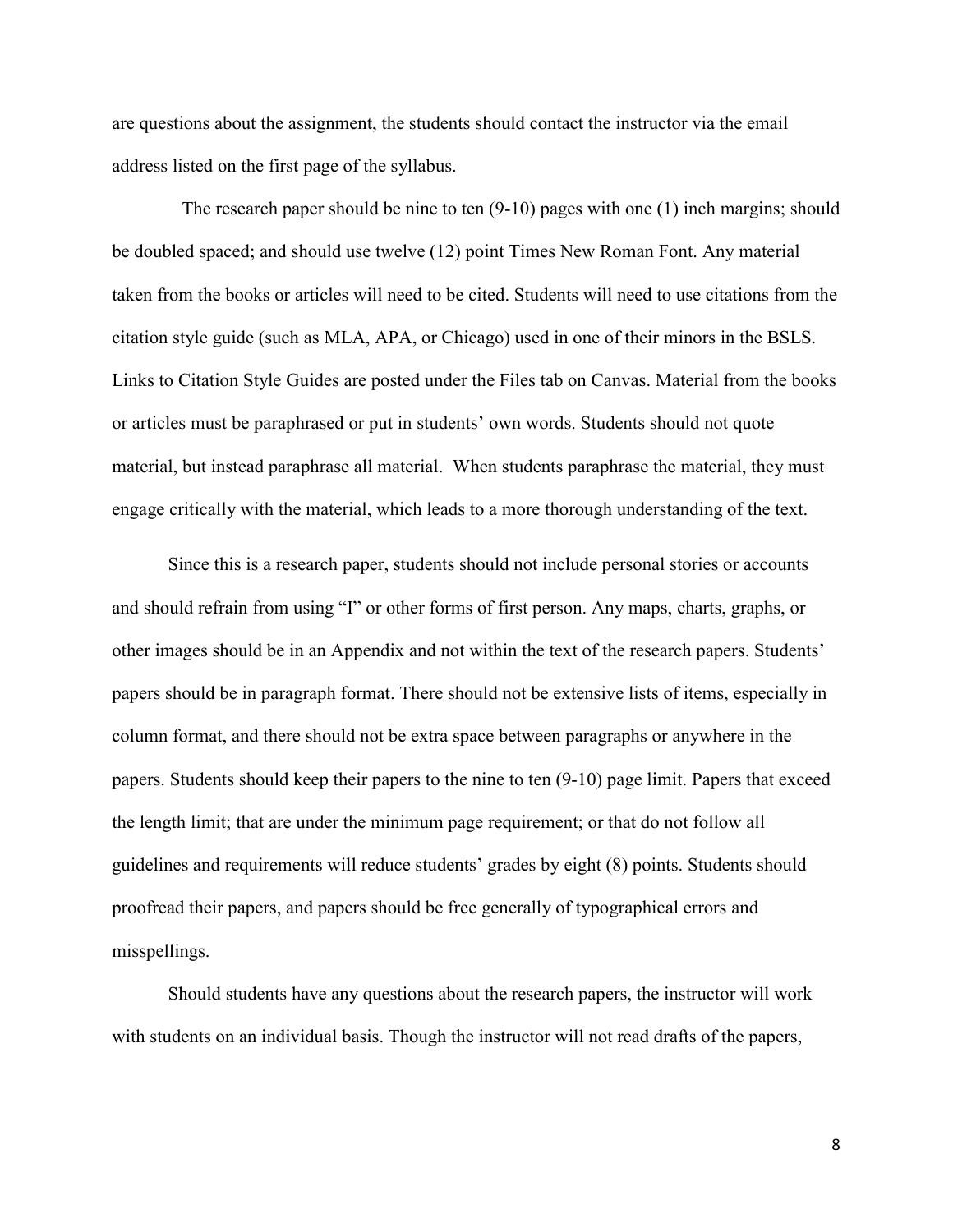students should feel free to ask any questions about the assignment and to discuss specific

aspects with the instructor.

## **Criteria for Research Paper= 100 points**

Clear introductory paragraph, which includes a strong thesis=10 points

Specific and detailed examples that support the thesis and original analysis=50 points

Concluding paragraphs that emphasize the importance of examining the topic from an interdisciplinary approach=20 points

Correct citation of material from books or articles using a scholarly citation style=10 points

Written clearly with correct grammar and punctuation and be free generally of typographical errors and misspellings=10 points

## **Research Paper Presentation**

At the end of the semester, students will present their research findings from their

research paper.

On July 25, students should post a short description of their research including: the thesis statement; two (2) examples of supporting material that strongly advances the thesis; and a brief conclusion. This information should be presented in one (1) paragraph of nine to twelve (9-12) sentences.

#### **Questions to Classmates**

On July 26 and 27, students will need to ask two (2) of their classmates each a question about their research. These questions may focus on the reasons that students selected a specific topic; relate to the types of research conducted in these areas; or relate to the real-world application of this research. Students should be sure to ask a question to two (2) different students who have not yet been asked questions.

#### **Responses to Classmates' Questions**

On July 28 and 29, students should respond to questions asked about their papers.

Depending on class size, students may be asked more than two (2) questions. Students are only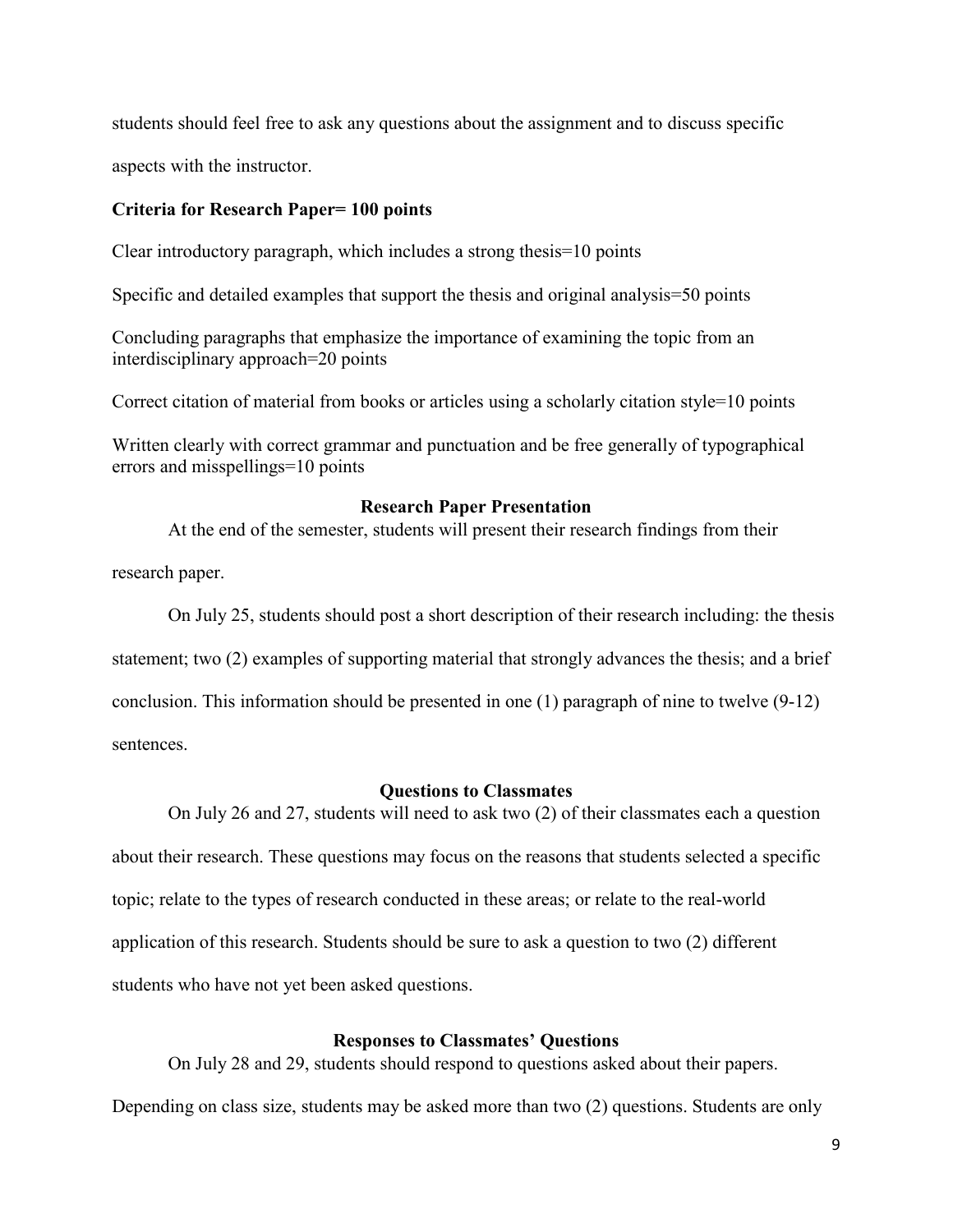required to answer two (2) questions but may address all questions asked. Students' responses

should address the questions in as much detail as possible with specific examples.

## **Criteria for Presentation=20 points**

Paragraph posted on discussion board that includes thesis, examples, and conclusion=8 points

Questions to two (2) classmates=4 points

Answers to classmates' questions using specific examples=4 points

Paragraph, Questions, and Answers presented clearly with correct grammar and punctuation and generally free of typographical errors and misspellings=4 points

## **Class Grading Scale, Possible Points, and Conversion**

This class follows TAMUCT's traditional grading scale of 100-90=A; 89-80=B;

79-70=C; 69-60=D; and 59 and below=F.

Syllabus Acknowledgement Statement=5 points Student Introductions and Week 1 Discussion=12 points Additional Discussion Posts=36 points Article Analysis=50 points Research Paper=100 points Research Paper Presentation=20 points Total Points=223 points

Students may determine their grades by taking the total number of points earned and

dividing by the total number of points possible.

## **Posting of Grades**

Grades will be posted online in Canvas and assignments returned via Canvas.

Assignments are graded usually within one (1) week of the due date.

# **Course Schedule (Course Outline and Calendar)**

The instructor reserves the right to make modifications to the syllabus and the course

schedule as needed based on time and other factors. Should this need occur, then an updated

schedule will be distributed to students and posted online through Canvas.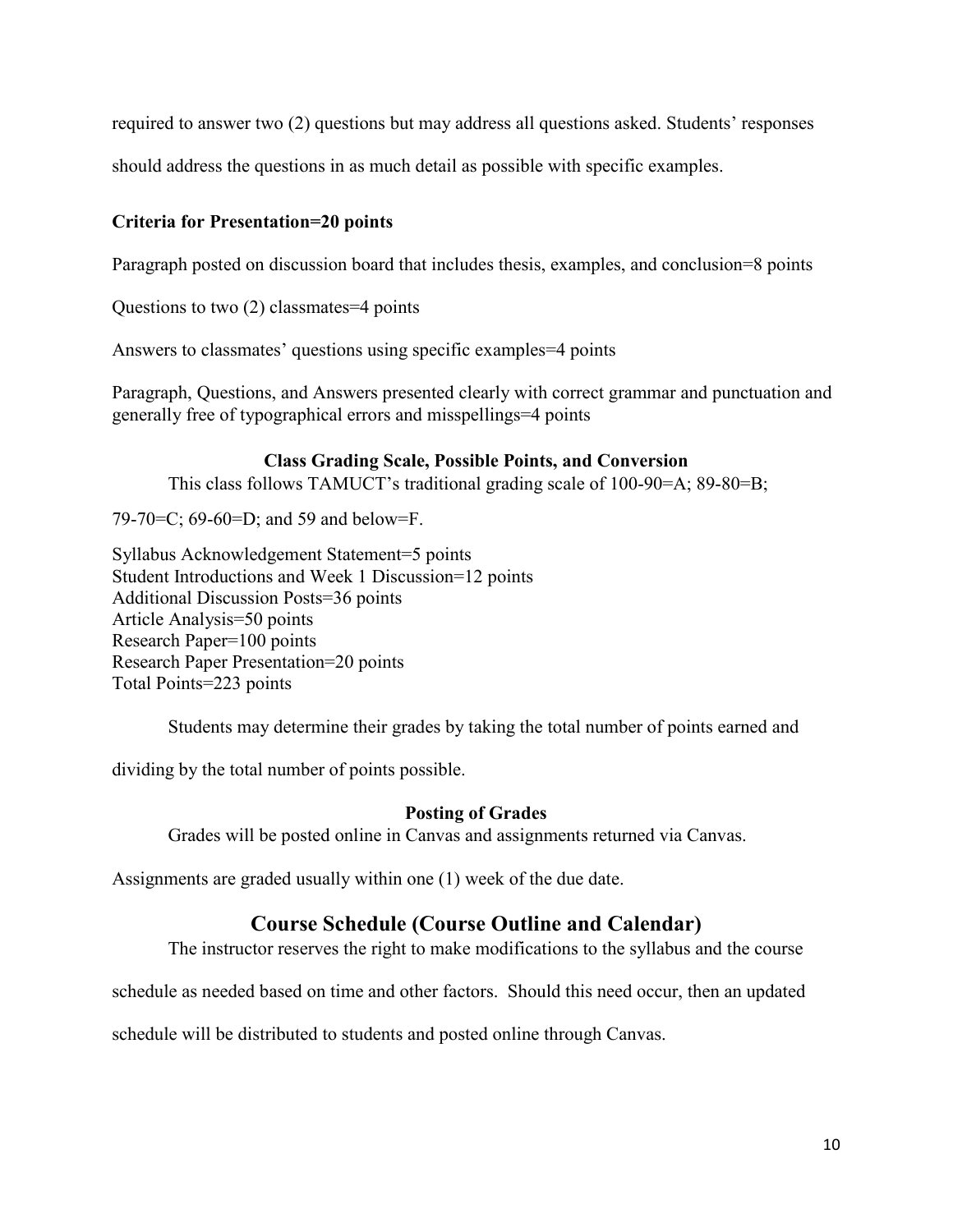## **All assignments are due at Noon (12:00 p.m.) on the due dates listed below, and**

**ALL assignments must be submitted via Canvas. Assignments not submitted via Canvas** 

**will not be graded.** 

**Week 1: June 6-June 10** Introduction to Course; Student Introductions; Syllabus Acknowledgement Statement; Discussion of topics studied from an interdisciplinary approach.

June 8: Assignments Due: Syllabus Acknowledgement Statement

June 10: Assignment Due: Student Introductions and Discussion of topics studied from an interdisciplinary approach.

**Week 2: June 13-June 17:** Discussion of coursework during the Bachelor of Science in Liberal Studies (BSLS) degree and a discussion of the manner in which the degree prompted an examination of one (1) specific topic from an interdisciplinary approach. Responses to two (2) classmates' posts.

June 15: Assignment Due: Discussion of coursework during the BSLS degree and a discussion of the manner in which the degree prompted an examination of one (1) specific topic from an interdisciplinary approach.

June 16 and 17: Assignment Due: Discussion Continued: Ask a question to two (2) classmates regarding their posts from June 15. Students should respond to at least one (1) post.

**Week 3: June 20-June 24:** Locate and Discuss six (6) articles for the Article Analysis assignment.

June 22 Assignment Due: Discussion of two (2) articles-an article from a specific disciplinary approach and an article from an interdisciplinary approach.

June 23 and 24: Assignment Due: Discussion Continued: Ask a question to two (2) classmates' regarding their posts from June 22. Students should respond to at least one (1) post.

**Week 4: June 27-July 1:** Continue to work on Article Analysis.

July 1: Assignment Due: Article Analysis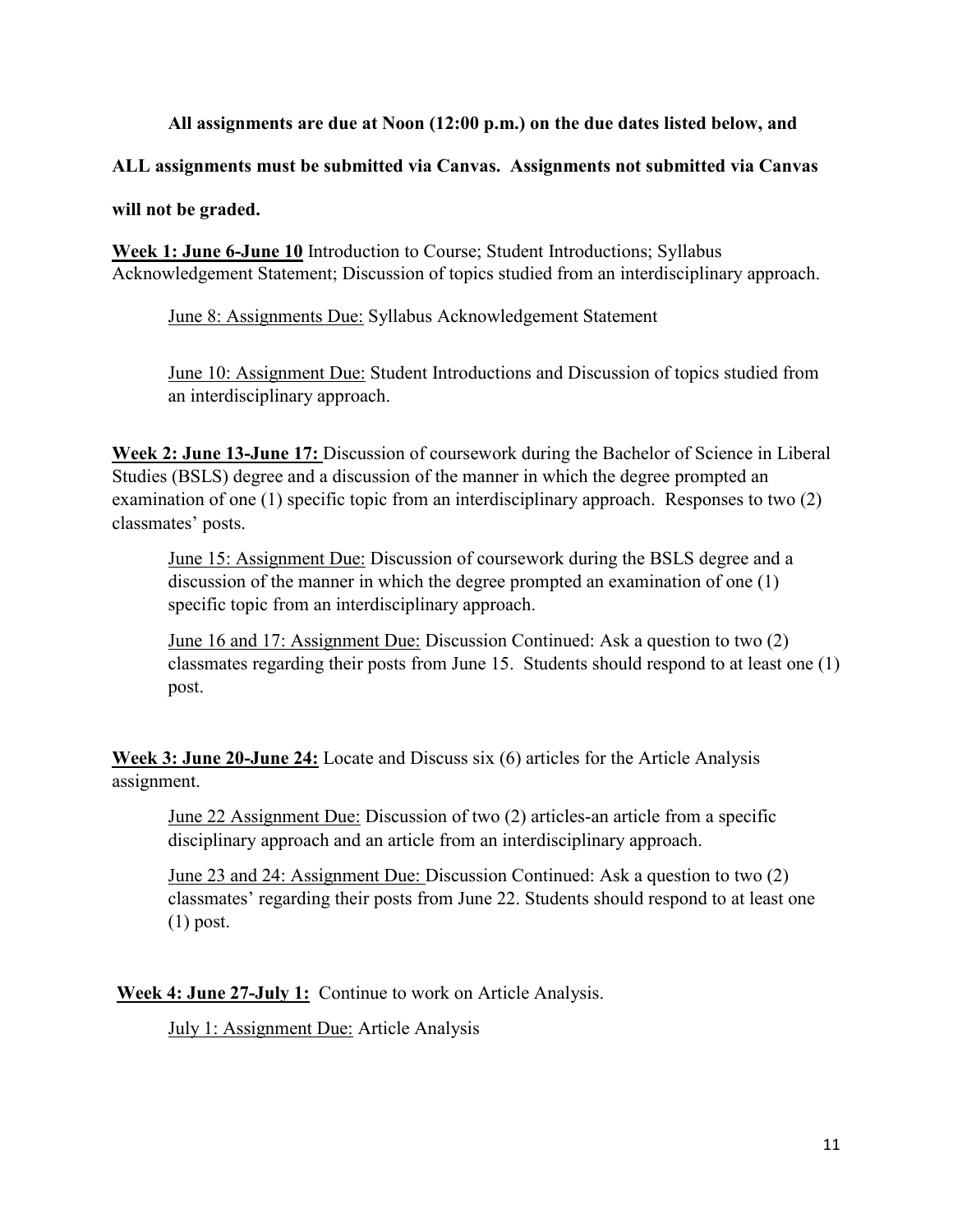**Week 5: July 4-July 8:** Begin collecting articles for the research paper.

July 8 Assignment Due: Discussion post outlining the topic to be studied and the reasons for adopting an interdisciplinary approach.

**Week 6: July 11-July 15:** Continue working on the Research Paper and Respond to classmates' discussion post from Week 5.

July 13 Assignment Due: Ask questions to two (2) classmates regarding discussion post from Week 5.

July 15 Assignment Due: Students should respond to at least one (1) question regarding the discussion post from Week 5.

**Week 7: July 18-July 22:** Continue working on the Research Paper.

July 22 Assignment Due: Research Paper

**Week 8: July 25-July 29** Presentation based on Research Paper.

July 25 Assignment Due: Online Presentation of research.

July 26 and 27 Assignment Due: Ask a question to two (2) classmates regarding their research presentation from July 25.

July 28 and 29 Assignment Due: Respond to two (2) questions.

## **Instructor and Course Policies Make-Up Work**

Since assignments are posted several weeks in advance of the due date, make-up work will be allowed only in cases of documented unforeseen extreme hardships, which count as an excused absence. For unforeseen hardships, students should email the instructor written documentation, such as a note from their doctor, which covers the days that they missed. ONLY with documentation will students be granted an excused absence and be able to make up work. Without documentation, absences are considered unexcused absences. Students cannot make up work or turn in late work with unexcused absences. Excused absences are not granted for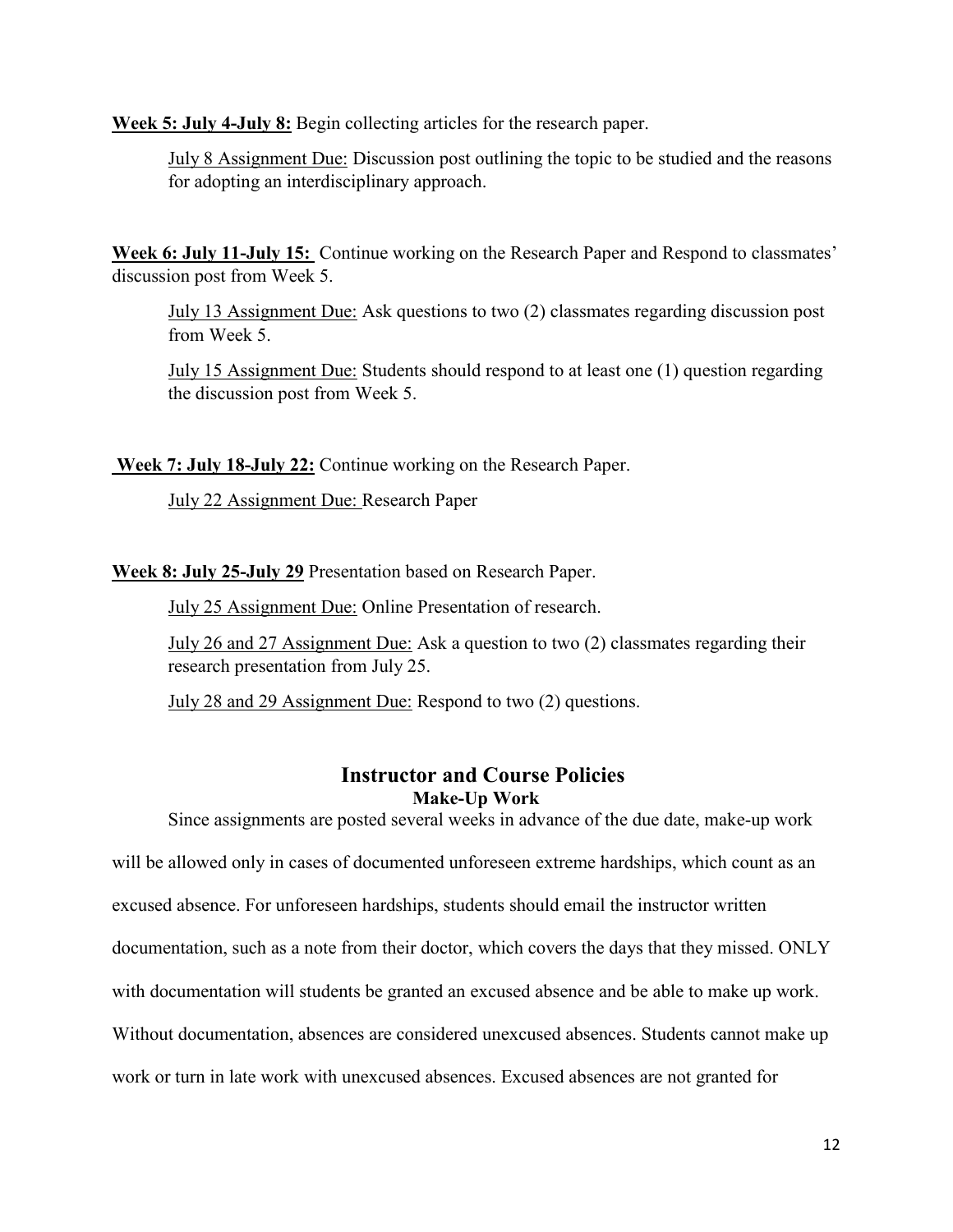planned events. Instead, students should work ahead in the course and submit assignments early. **ALL make-up work must be turned in no later than one (1) week from when the instructor receives the documentation. No work will be accepted after the one (1) week period. Near the end of the semester, there may be a shorter amount of time for make-up work. No make-up work will be accepted after Noon (12:00p.m.) on the final day of the course, July 29.** 

#### **Incompletes**

A grade of an Incomplete is granted rarely. Incompletes will be granted only after the last day to drop a course and will be granted only to students who have experienced a major catastrophic event. Students must provide some form of written documentation that provides evidence of the catastrophic event.

## **Withdrawal, Drop Dates, Assignment Due Dates, and Important University Dates**

Students who feel that they need to drop the class must go to the Registrar's Office and complete the withdrawal forms. It is the students' responsibility to withdraw from a class. Also, it is the students' responsibility to be aware of all add and drop dates for classes and to be aware of all guidelines in the syllabus and due dates for class assignments. Students should refer to the University Calendar for important dates, such as graduation deadlines. The calendar can be viewed at<https://www.tamuct.edu/>

#### **Plagiarism**

Plagiarism is copying or using the words or the ideas of another individual(s) and submitting that work as one's original work. Material taken from any source, including books, articles, journals, the Internet, or any other sources, must be paraphrased (put in your own words) and cited correctly (refer to individual assignment guidelines) and if quoted, set off in quotation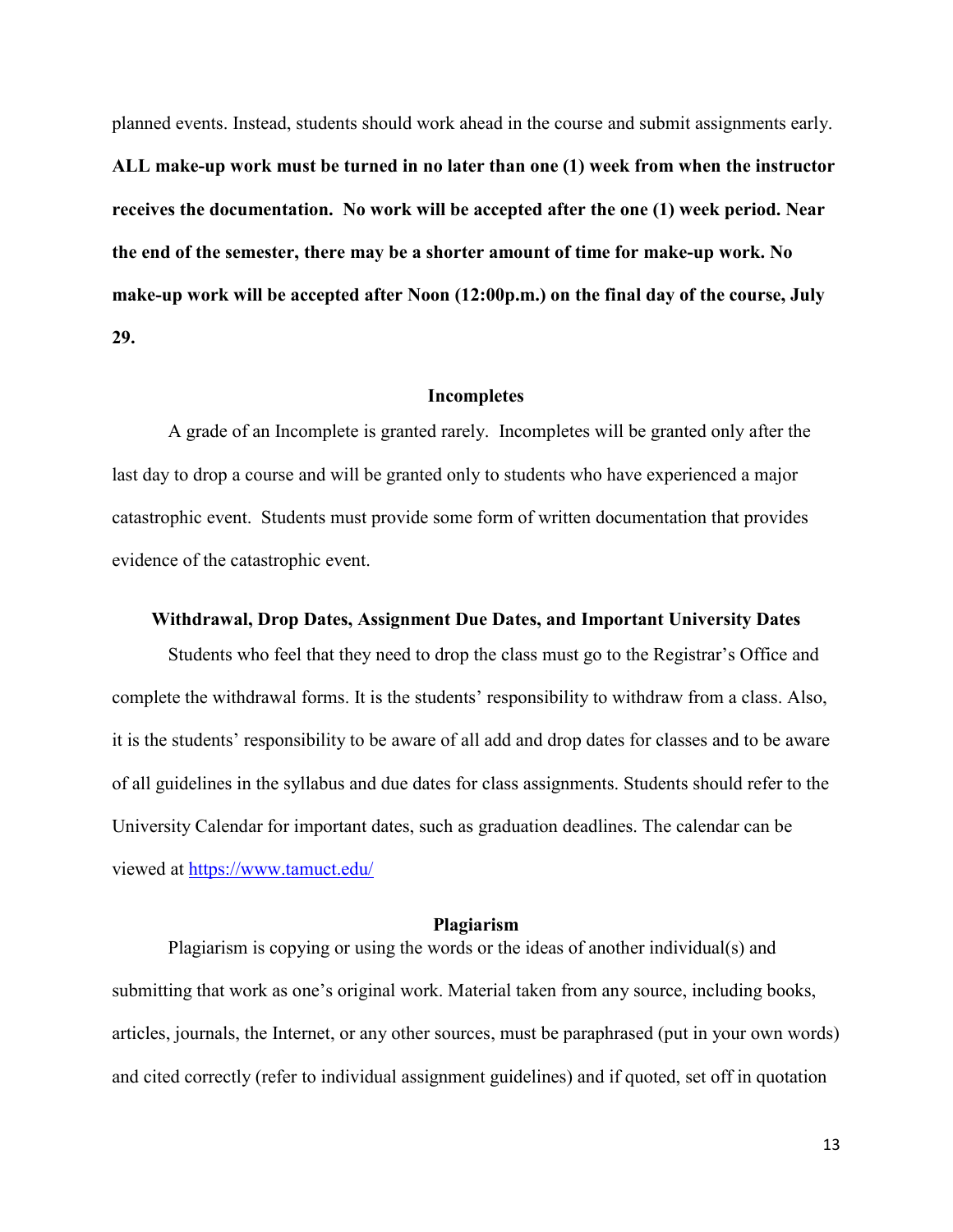marks, and cited correctly. Plagiarism will be emphasized on the first day of class. **Should students have any questions about paraphrasing, using quotations, citing material, or documenting sources, then students should ask questions via email or make an appointment to discuss concerns with the instructor.** 

**Work that is deemed plagiarized will result in the grade of a zero (0) for the assignment.** SimCheck in Canvas will check assignments for plagiarism. Students who receive a mark of fifty percent (50%) or more for plagiarism will earn a zero (0) for the assignment. Also, students will earn a failing grade (fifty percent (50% F) or lower) for an assignment when there is evidence that the plagiarism is from a purchased paper or when there is evidence of blatantly copying sources or material without paraphrasing. When there is evidence of plagiarism, students' papers will be submitted to the Division of Students Affairs for review.

## **Cheating**

Cheating is assisting other students with completing class assignments. Also, cheating includes the use of any unauthorized materials to complete any assignments. **The penalty for cheating will be a zero (0) for the assignment.** When there is evidence of cheating, students' work will be submitted to the Division of Students Affairs for review.

# **Academic Integrity For more information about Academic Integrity and students' responsibilities**

**regarding academic integrity, please review the information at** 

**<https://www.tamuct.edu/student-affairs/academic-integrity.html>**

**Technology Requirements** This course will use the A&M-Central Texas Instructure Canvas learning management system. **We strongly recommend the latest versions of Chrome or Firefox browsers. Canvas no longer supports any version of Internet Explorer.**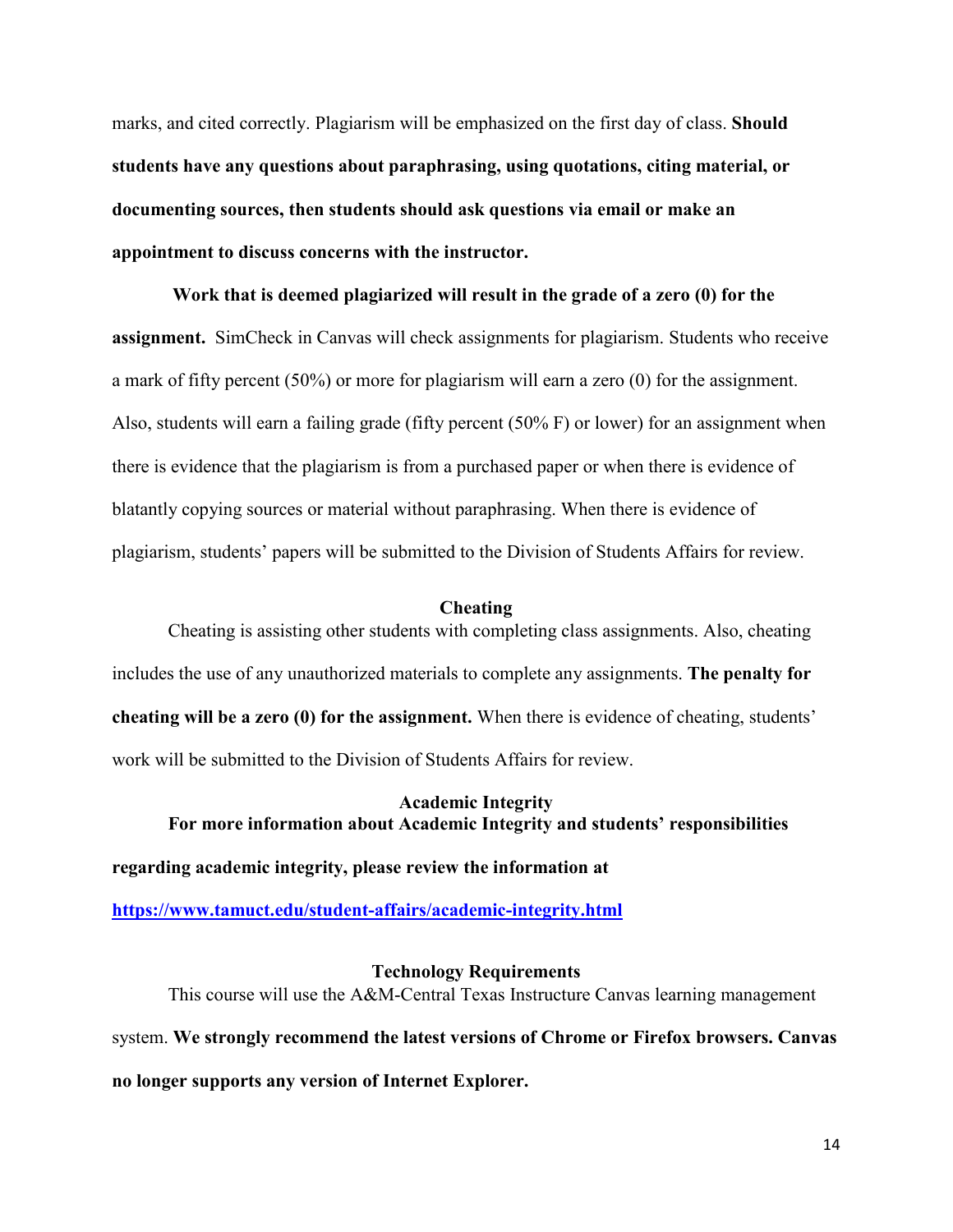Logon to A&M-Central Texas Canvas [https://tamuct.instructure.com/] or access Canvas through the TAMUCT Online link in myCT [https://tamuct.onecampus.com/]. You will log in through our Microsoft portal.

Username: Your MyCT email address. Password: Your MyCT password

## **Canvas Support**

Use the Canvas Help link, located at the bottom of the left-hand menu, for issues with Canvas. You can select "Chat with Canvas Support," submit a support request through "Report a Problem," or call the Canvas support line: 1-844-757-0953.

For issues related to course content and requirements, contact your instructor.

## **Online Proctored Testing**

A&M-Central Texas uses Proctorio for online identity verification and proctored testing. This service is provided at no direct cost to students. If the course requires identity verification or proctored testing, the technology requirements are: Any computer meeting the minimum computing requirements, plus web camera, speaker, and microphone (or headset). Proctorio also requires the Chrome web browser with their custom plug in.

## **Other Technology Support**

For log-in problems, students should contact Help Desk Central, 24 hours a day, 7 days a

week.

Email: [helpdesk@tamu.edu](mailto:helpdesk@tamu.edu)

Phone: (254) 519-5466

[Web Chat:](http://hdc.tamu.edu/) [http://hdc.tamu.edu]

*Please let the support technician know you are an A&M-Central Texas student.*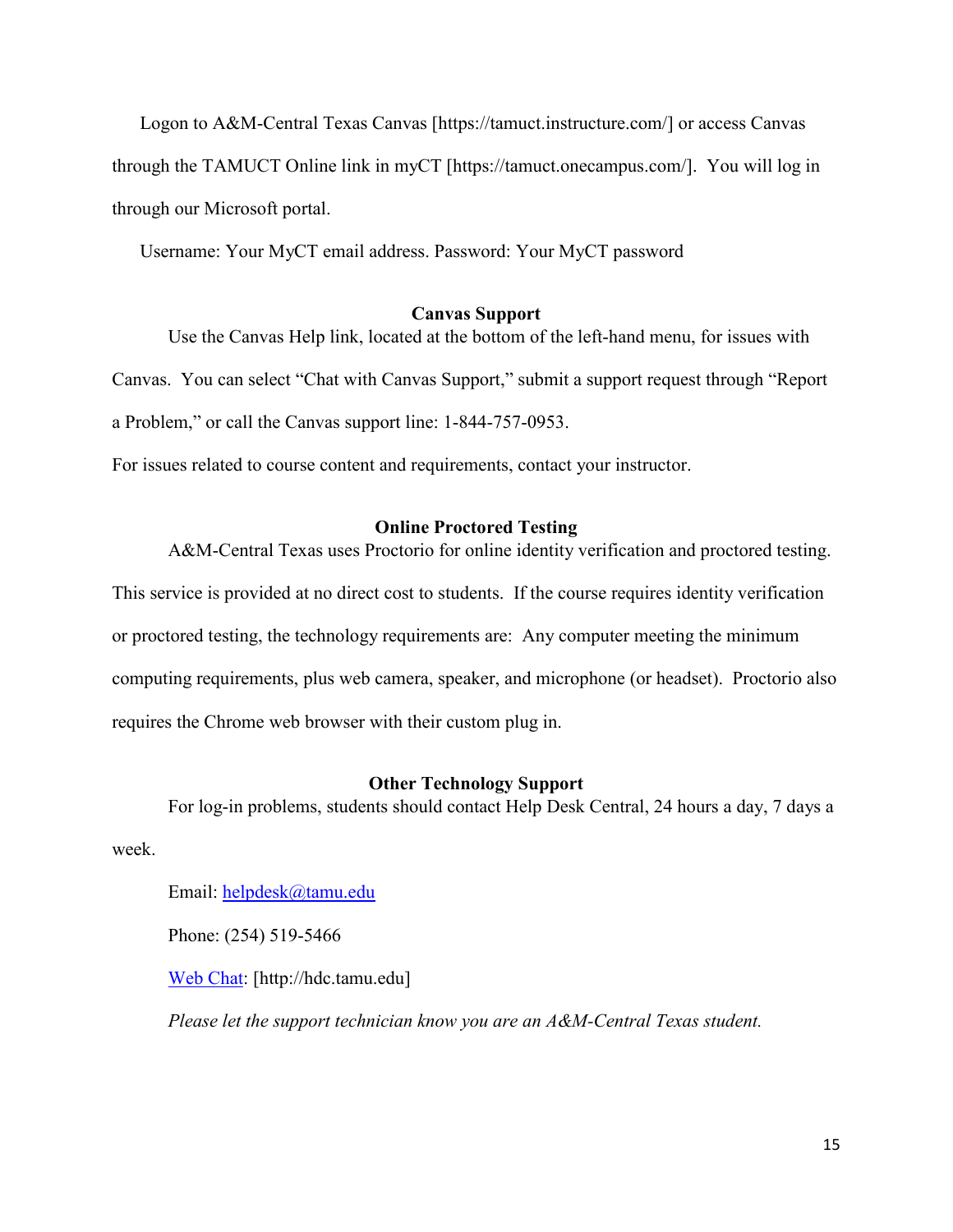## **University Resources, Procedures, and Guidelines Drop Policy**

If you discover that you need to drop this class, you must complete the [Drop Request](https://federation.ngwebsolutions.com/sp/startSSO.ping?PartnerIdpId=https://eis-prod.ec.tamuct.edu:443/samlsso&SpSessionAuthnAdapterId=tamuctDF&TargetResource=https%3a%2f%2fdynamicforms.ngwebsolutions.com%2fSubmit%2fStart%2f53b8369e-0502-4f36-be43-f02a4202f612) Dynamic Form through Warrior Web. [https://federation.ngwebsolutions.com/sp/startSSO.ping?PartnerIdpId=https://eis-

prod.ec.tamuct.edu:443/samlsso&SpSessionAuthnAdapterId=tamuctDF&TargetResource=https %3a%2f%2fdynamicforms.ngwebsolutions.com%2fSubmit%2fStart%2f53b8369e-0502-4f36 be43-f02a4202f612].

Faculty cannot drop students; this is always the responsibility of the student. The Registrar's Office will provide a deadline on the Academic Calendar for which the form must be completed. Once you submit the completed form to the Registrar's Office, you must go into Warrior Web and confirm that you are no longer enrolled. If you still show as enrolled, FOLLOW-UP with the Registrar's Office immediately. You are to attend class until the procedure is complete to avoid penalty for absence. Should you miss the drop deadline or fail to follow the procedure, you will receive an F in the course, which may affect your financial aid and/or VA educational benefits.

## **Academic Integrity**

Texas A&M University-Central Texas values the integrity of the academic enterprise and strives for the highest standards of academic conduct. A&M-Central Texas expects its students, faculty, and staff to support the adherence to high standards of personal and scholarly conduct to preserve the honor and integrity of the creative community. Any deviation by students from this expectation may result in a failing grade for the assignment and potentially a failing grade for the course. All academic misconduct concerns will be referred to the Office of Student Conduct.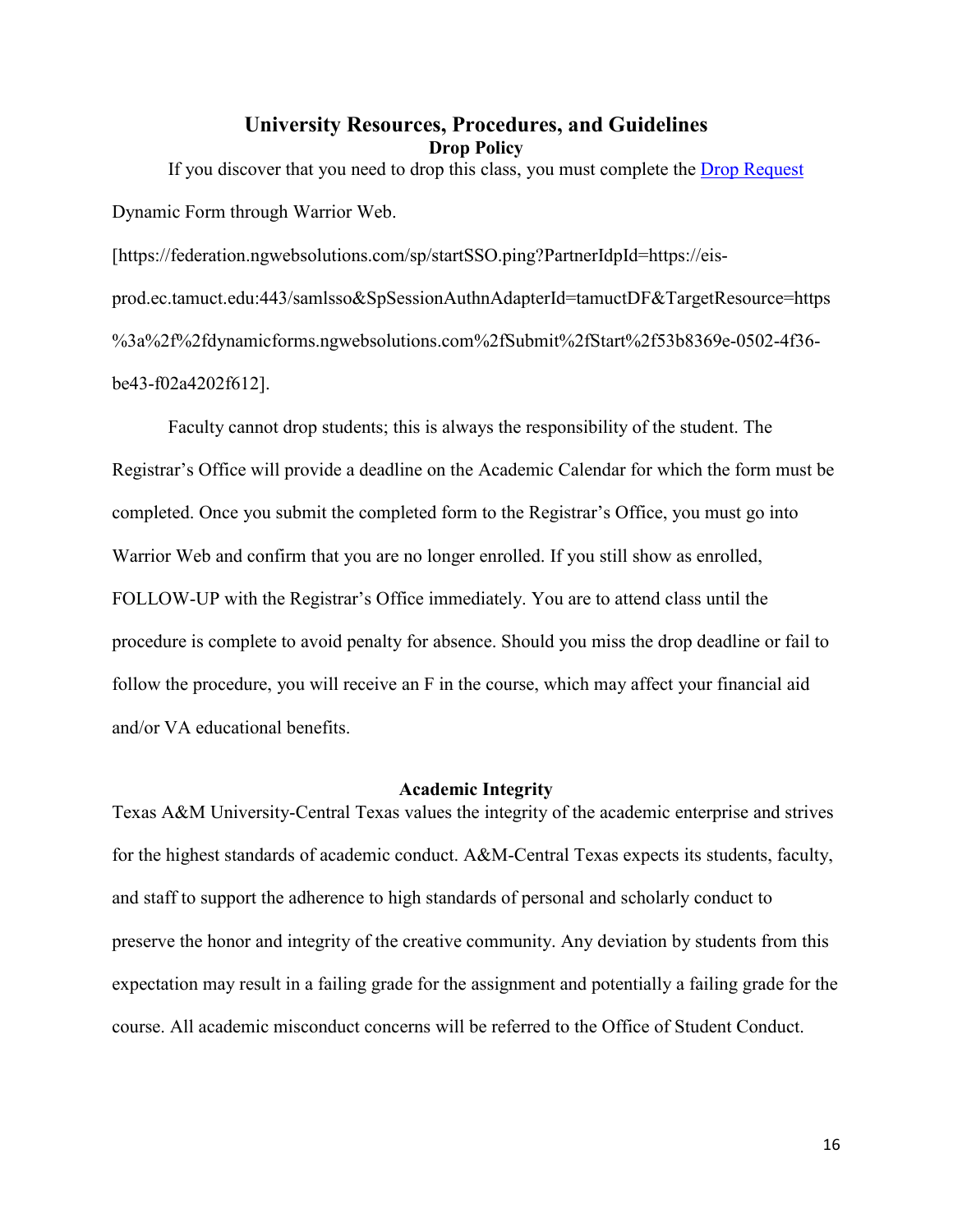When in doubt on collaboration, citation, or any issue, please contact your instructor before taking a course of action.

For more [information](https://nam04.safelinks.protection.outlook.com/?url=https%3A%2F%2Fwww.tamuct.edu%2Fstudent-affairs%2Fstudent-conduct.html&data=04%7C01%7Clisa.bunkowski%40tamuct.edu%7Ccfb6e486f24745f53e1a08d910055cb2%7C9eed4e3000f744849ff193ad8005acec%7C0%7C0%7C637558437485252160%7CUnknown%7CTWFpbGZsb3d8eyJWIjoiMC4wLjAwMDAiLCJQIjoiV2luMzIiLCJBTiI6Ik1haWwiLCJXVCI6Mn0%3D%7C1000&sdata=yjftDEVHvLX%2FhM%2FcFU0B99krV1RgEWR%2BJ%2BhvtoR6TYk%3D&reserved=0) regarding the Student Conduct process,

[https://www.tamuct.edu/student-affairs/student-conduct.html].

If you know of potential honor violations by other students, you may [submit](https://nam04.safelinks.protection.outlook.com/?url=https%3A%2F%2Fcm.maxient.com%2Freportingform.php%3FTAMUCentralTexas%26layout_id%3D0&data=04%7C01%7Clisa.bunkowski%40tamuct.edu%7Ccfb6e486f24745f53e1a08d910055cb2%7C9eed4e3000f744849ff193ad8005acec%7C0%7C0%7C637558437485262157%7CUnknown%7CTWFpbGZsb3d8eyJWIjoiMC4wLjAwMDAiLCJQIjoiV2luMzIiLCJBTiI6Ik1haWwiLCJXVCI6Mn0%3D%7C1000&sdata=CXGkOa6uPDPX1IMZ87z3aZDq2n91xfHKu4MMS43Ejjk%3D&reserved=0) a report, [https://cm.maxient.com/reportingform.php?TAMUCentralTexas&layout\_id=0].

## **Academic Accommodations**

At Texas A&M University-Central Texas, we value an inclusive learning environment where every student has an equal chance to succeed and has the right to a barrier-free education. The Warrior Center for Student Success, Equity and Inclusion is responsible for ensuring that students with a disability receive equal access to the university's programs, services and activities. If you believe you have a disability requiring reasonable accommodations, please contact the Office of Access and Inclusion, WH-212; or call (254) 501-5836. Any information you provide is private and confidential and will be treated as such.

For more information, please visit our **Access & Inclusion** Canvas page (log-in required) [https://tamuct.instructure.com/courses/717]

#### **Important information for Pregnant and/or Parenting Students**

Texas A&M University-Central Texas supports students who are pregnant and/or parenting. In accordance with requirements of Title IX and related guidance from US Department of Education's Office of Civil Rights, the Dean of Student Affairs' Office can assist students who are pregnant and/or parenting in seeking accommodations related to pregnancy and/or parenting. Students should seek out assistance as early in the pregnancy as possible. For more information, please visit [Student Affairs](https://www.tamuct.edu/student-affairs/pregnant-and-parenting-students.html) [https://www.tamuct.edu/student-affairs/pregnantand-parenting-students.html]. Students may also contact the institution's Title IX Coordinator. If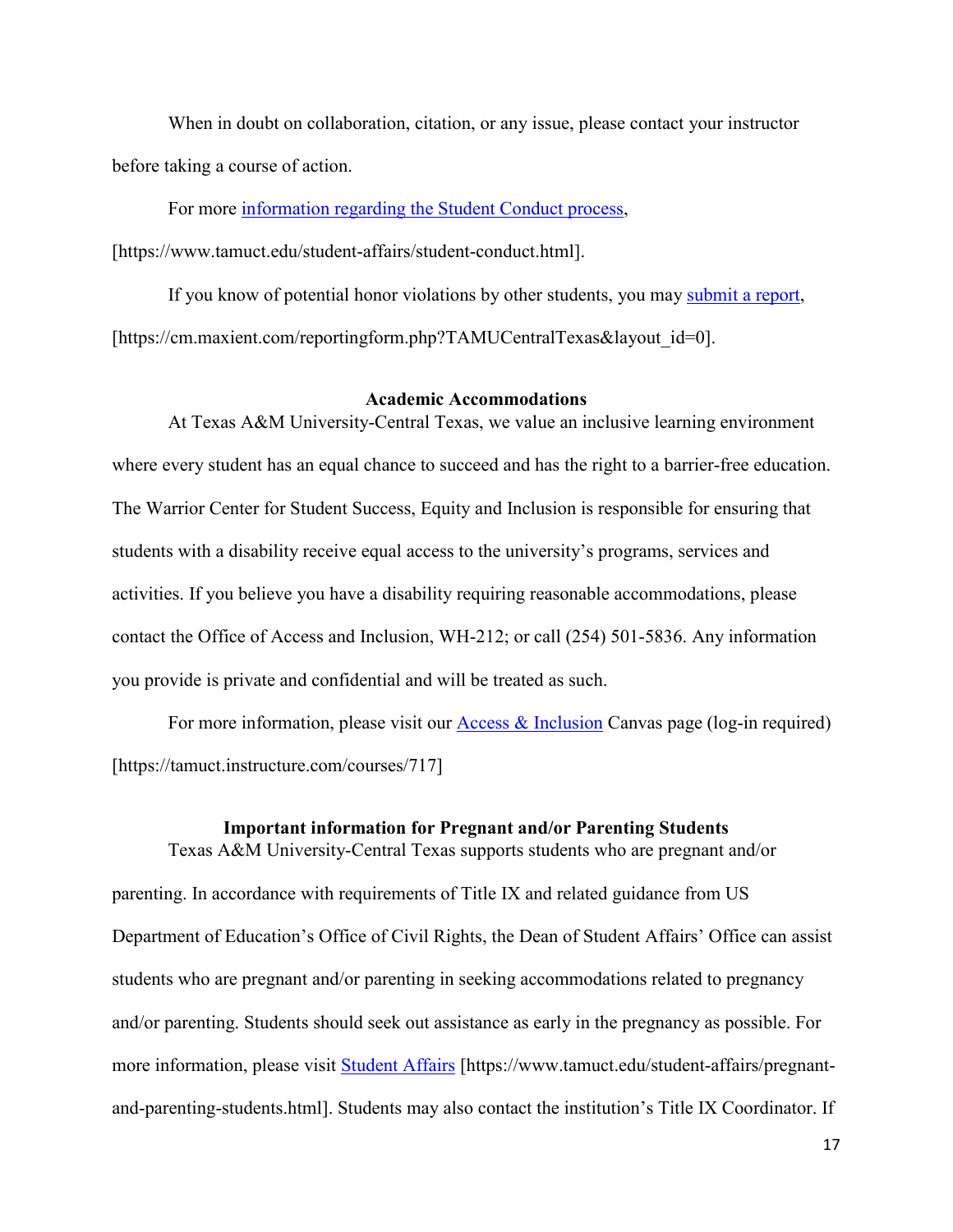you would like to read more about these [requirements and guidelines](http://www2.ed.gov/about/offices/list/ocr/docs/pregnancy.pdf) online, please visit the website [http://www2.ed.gov/about/offices/list/ocr/docs/pregnancy.pdf].

Title IX of the Education Amendments Act of 1972 prohibits discrimination on the basis of sex and gender–including pregnancy, parenting, and all related conditions. A&M-Central Texas is able to provide flexible and individualized reasonable accommodation to pregnant and parenting students. All pregnant and parenting students should contact the Associate Dean in the Division of Student Affairs at (254) 501-5909 to seek out assistance. Students may also contact the University's Title IX Coordinator.

#### **Tutoring**

Tutoring is available to all A&M-Central Texas students, both virtually and in-person. Student success coaching is available online upon request.

If you have a question, are interested in becoming a tutor, or in need of success coaching contact the Warrior Center for Student Success, Equity and Inclusion at (254) 501-5836, visit the Warrior Center at 212 Warrior Hall, or by emailing [WarriorCenter@tamuct.edu.](mailto:WarriorCenter@tamuct.edu)

To schedule tutoring sessions and view tutor availability, please visit Tutor [Matching](https://tutormatchingservice.com/TAMUCT) [Services](https://tutormatchingservice.com/TAMUCT) [https://tutormatchingservice.com/TAMUCT] or visit the Tutoring Center in 111 Warrior Hall.

Chat live with a remote tutor 24/7 for almost any subject from on your computer! Tutor.com is an online tutoring platform that enables A&M-Central Texas students to log in and receive online tutoring support at no additional cost. This tool provides tutoring in over 40 subject areas except writing support. Access Tutor.com through Canvas.

## **University Writing Center**

Located in Warrior Hall 416, the University Writing Center (UWC) at Texas A&M University–Central Texas (A&M–Central Texas) is a free service open to all A&M–Central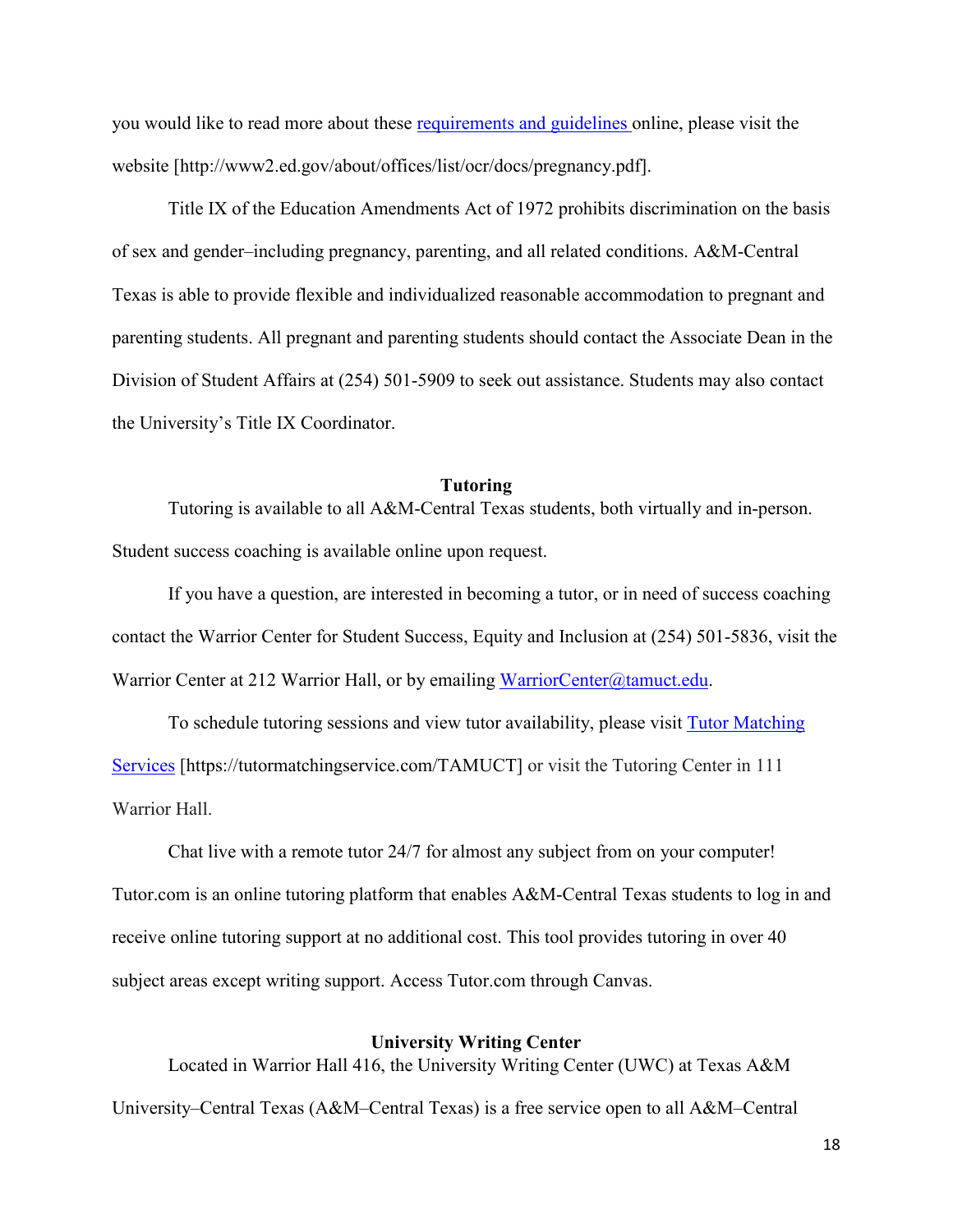Texas students. For the Summer 2022 semester, the hours of operation are from 10:00 a.m.-4:00 p.m. Monday thru Thursday in Warrior Hall 416 (with online tutoring available every hour as well) with satellite hours available online only Monday thru Thursday from 6:00-9:00 p.m. and most Saturdays from 12:00-3:00 p.m.

Tutors are prepared to help writers of all levels and abilities at any stage of the writing process. While tutors will not write, edit, or grade papers, they will assist students in developing more effective composing practices. By providing a practice audience for students' ideas and writing, our tutors highlight the ways in which they read and interpret students' texts, offering guidance and support throughout the various stages of the writing process. In addition, students may work independently in the UWC by checking out a laptop that runs the Microsoft Office suite and connects to WIFI, or by consulting our resources on writing, including all of the relevant style guides. Whether you need help brainstorming ideas, organizing an essay, proofreading, understanding proper citation practices, or just want a quiet place to work, the UWC is here to help!

Students may arrange a one-to-one session with a trained and experienced writing tutor by making an appointment via [WCOnline](https://tamuct.mywconline.com/) at [https://tamuct.mywconline.com/]. In addition, you can email Dr. Bruce Bowles Jr. at bruce.bowles  $@t$ amuct.edu if you have any questions about the UWC, need any assistance with scheduling, or would like to schedule a recurring appointment with your favorite tutor.

## **University Library**

The University Library provides many services in support of research across campus and at a distance. We offer over 200 electronic databases containing approximately 400,000 eBooks and 82,000 journals, in addition to the 96,000 items in our print collection, which can be mailed to students who live more than 50 miles from campus. Research guides for each subject taught at

19